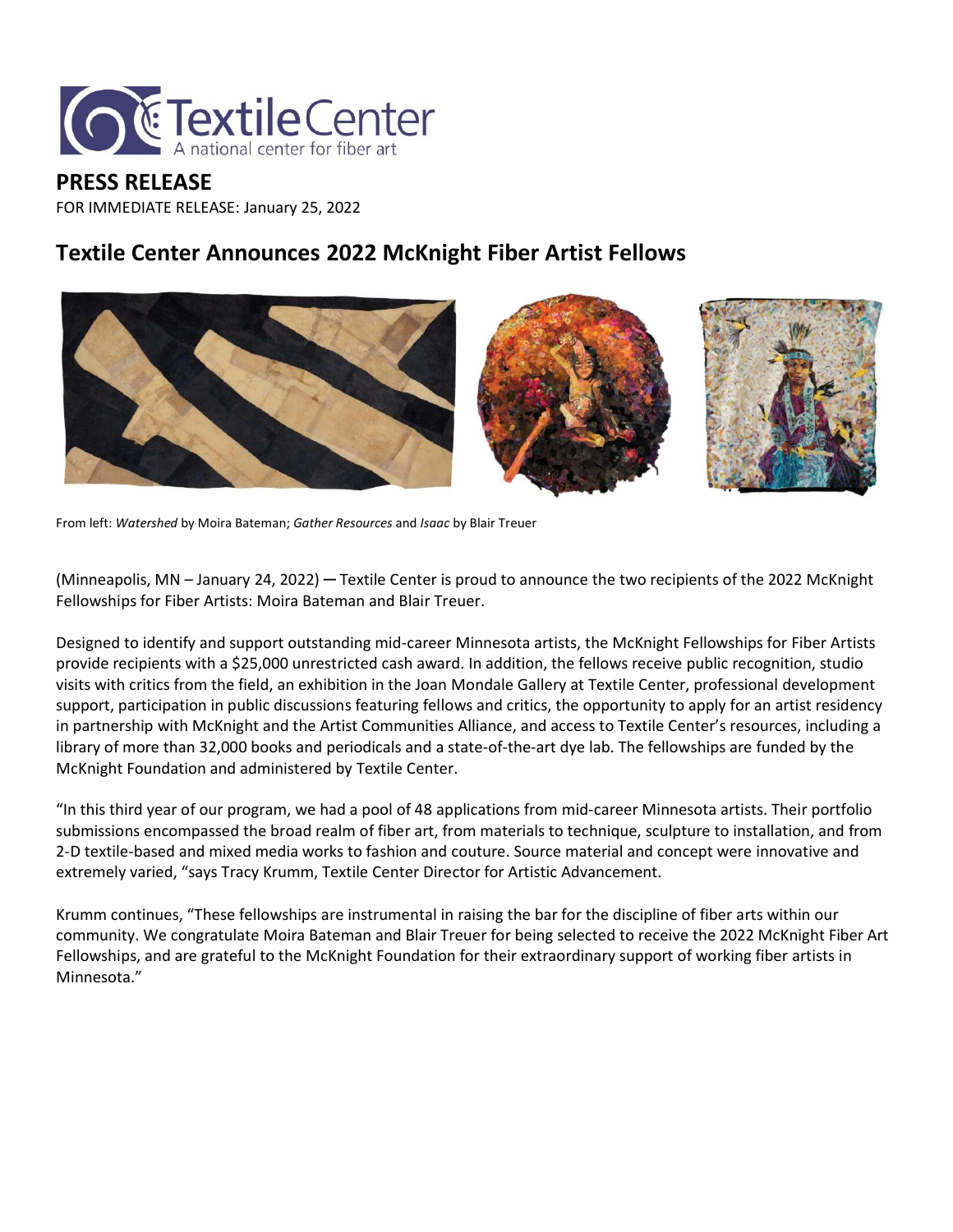#### **ABOUT THE FELLOWS**



**Moira Bateman** creates assemblages from silk, stained with waterway sediments. Her chosen fabrics are soaked for days, months, and even years in the waters, mud, and sediments of rivers, lakes, and bogs of Minnesota. Past collaborative projects with authors, poets, theater makers, and scientists have monitored and documented the conditions of Minnesota's watersheds. Bateman's work has been exhibited across region including the Minnesota Museum of Arts, the Science Museum of Minnesota, and the Minnesota Marine Art Museum in Winona. By Way of Water was presented as a solo installation at the Bowery Gallery in New York City in 2019, and her work was recently featured in a virtual exhibition at the Integral Museum of Akademgorodok, Novosibirsk, Siberia. She holds a Master's degree in Landscape Architecture from the University of Minnesota. Currently, her studio is located in the Northeast Minneapolis Arts District in the Northrup King Building. [moirabateman.com](https://www.moirabateman.com/)



**Blair Treuer** is a storyteller from rural northern Minnesota, who paints with fabric and draws with thread – beginning with blankets for her children's participation in Native American ceremony, to her current series' of portraits that explore intimate and spiritual aspects of life. Her work both celebrates and juxtaposes her white American culture and her husband and family's traditional indigenous culture, to address a range of challenging topics. Treuer's award winning works have been exhibited at numerous venues across the country and internationally, including the Bloomington Art Center, the MacRostie Art Center in Grand Rapids, MN, Yeiser Art Center, Paducah, KY, Art Center Sarasota, FL, O'Hanlon Center for the Arts, Mill Valley, CA, Yellowstone Museum of Art, Billings, MT, and the Art3 Paris Expo and Borders Art Fair 2020 in Venice. Her work has been recognized with both a Region 2 Arts Council Artist Fellowship Grant and an Individual Artist grant, and she continues her practice in her studio in Bemidji. [blairtreuer.com](http://blairtreuer.com/)

#### **ABOUT THE JURORS**

The 2022 McKnight Fiber Art Fellows were selected by a panel of three arts professionals of varying backgrounds, whose careers reflect the field of fiber art in numerous ways. This year's jurors were:

• **Annie Carlano** is the Senior Curator of Craft, Design and Fashion at the Mint Museum. Carlano was formerly senior curator at the Museum of International Folk Art in Santa Fe, and department head and curator of Costumes & Textiles at the Museum of Fine Arts, Boston. She is an internationally known scholar who has published and lectured on a wide variety of topics related to fine art and craft. Her recent books include *Sleeping Around: The Bed from Antiquity to Now* and *Contemporary British Studio Ceramics: The Grainer Collection*. Other writing and editing projects include *One Work: Sheila Hicks at the Mint* (ed., 2012) and *William Ivey Long: 2007- 2016* (contributing writer and ed., 2017).